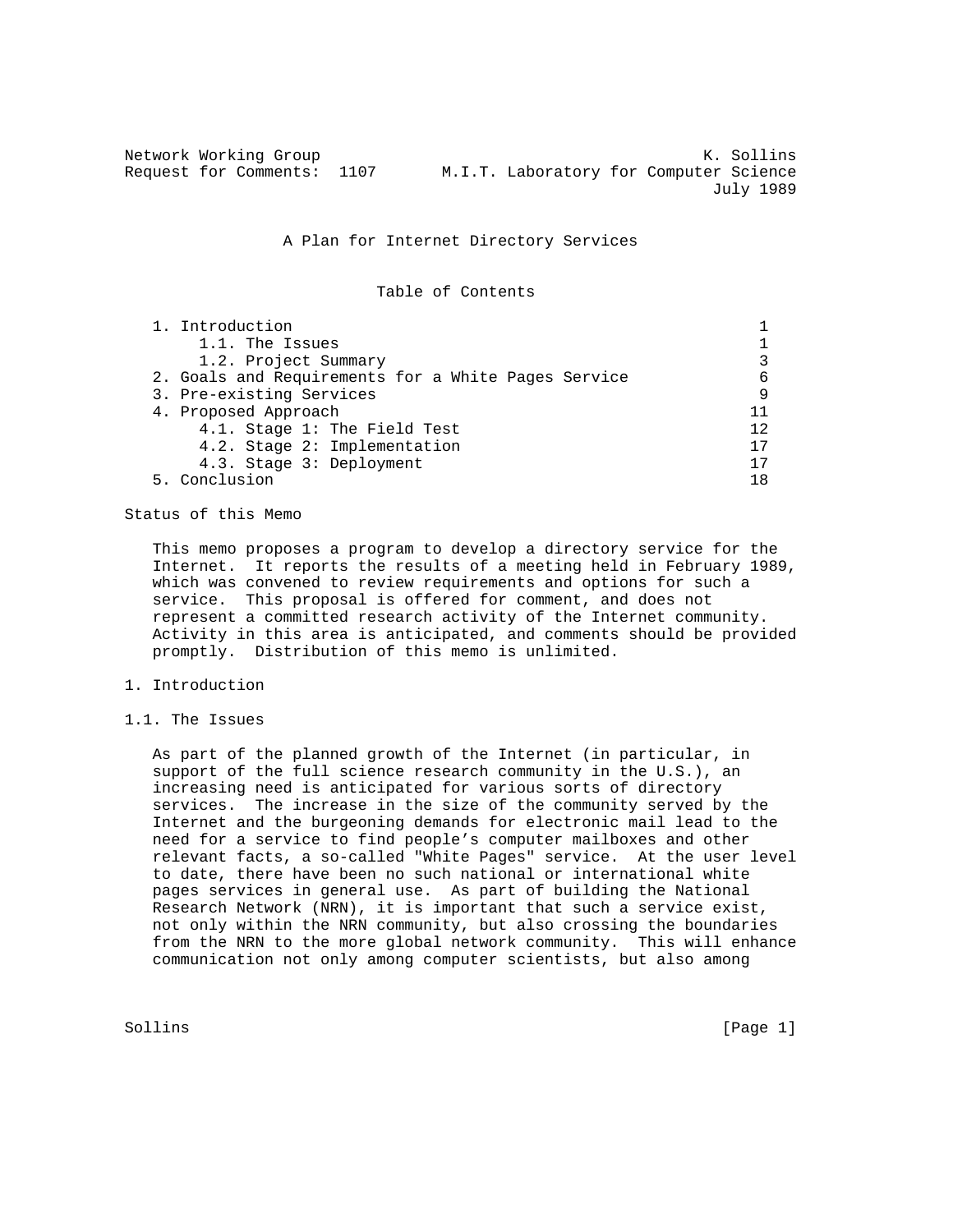scientists and engineers in other fields as well. Also important and related is a so-called "Yellow Pages" service, which permits the location of Internet resources based on their attributes.

 A "White Pages" service is one in which one can look up people in order to learn information about them for finding them. In its simplest form, a white pages service provides what the white pages telephone book provides. Based on a name, one can find an address and a telephone number. In a network environment, there may be many other kinds of location information, such as electronic mailbox, electronic calendar, or file server, where one might leave a file for the recipient. In addition, the electronic white pages may support a much more sophisticated set of mechanisms for lookup. One might match on a more complex set of attributes than first and last name. In addition, the searching might span more than one local white pages service. There are a number of naming and directory service specifications and implementations in the field. They have differing functionality and mechanisms to address that functionality.

 Within the the world of networking today, there are a number of partial solutions to the directory service problem. Examples of these are the Internet Domain Naming Service (DNS), Clearinghouse, DECnet Network Architecture Naming Service (DNANS), Profile, and X.500. The Domain Naming Service provides a directory service most commonly used for host naming and mail delivery. Clearinghouse and DNANS are respectively the Xerox and DEC corporate naming services, originally for mail delivery, although having other uses as well, in both cases. Profile is part of the work of Larry Peterson to explore descriptive naming in a non-hierarchical structure.

 There is a CCITT recommendation X.500 (ISO DIS 9594), which defines a general directory service. One of its primary goals is the naming service needed for message handling (X.400). While X.500 is still developing, and would need further evolution to cover all the requirements of a service for the Internet, it will have an important impact on the Internet community. It will form the basis of commercial products, and it will almost certainly be the directory service of many parts of the network world, which implies a need to interoperate at a minimum. There is some concern that despite the fact that X.500 is a recognized standard, there are a number of gaps and limitations of the approach, that in turn will cause it to be inadequate for the needs of the NRN.

 In this context, a meeting was held to review current requirements and solutions for directory services. This RFC reports the results of that meeting, including the possibilities for a program of work in this area.

Sollins [Page 2]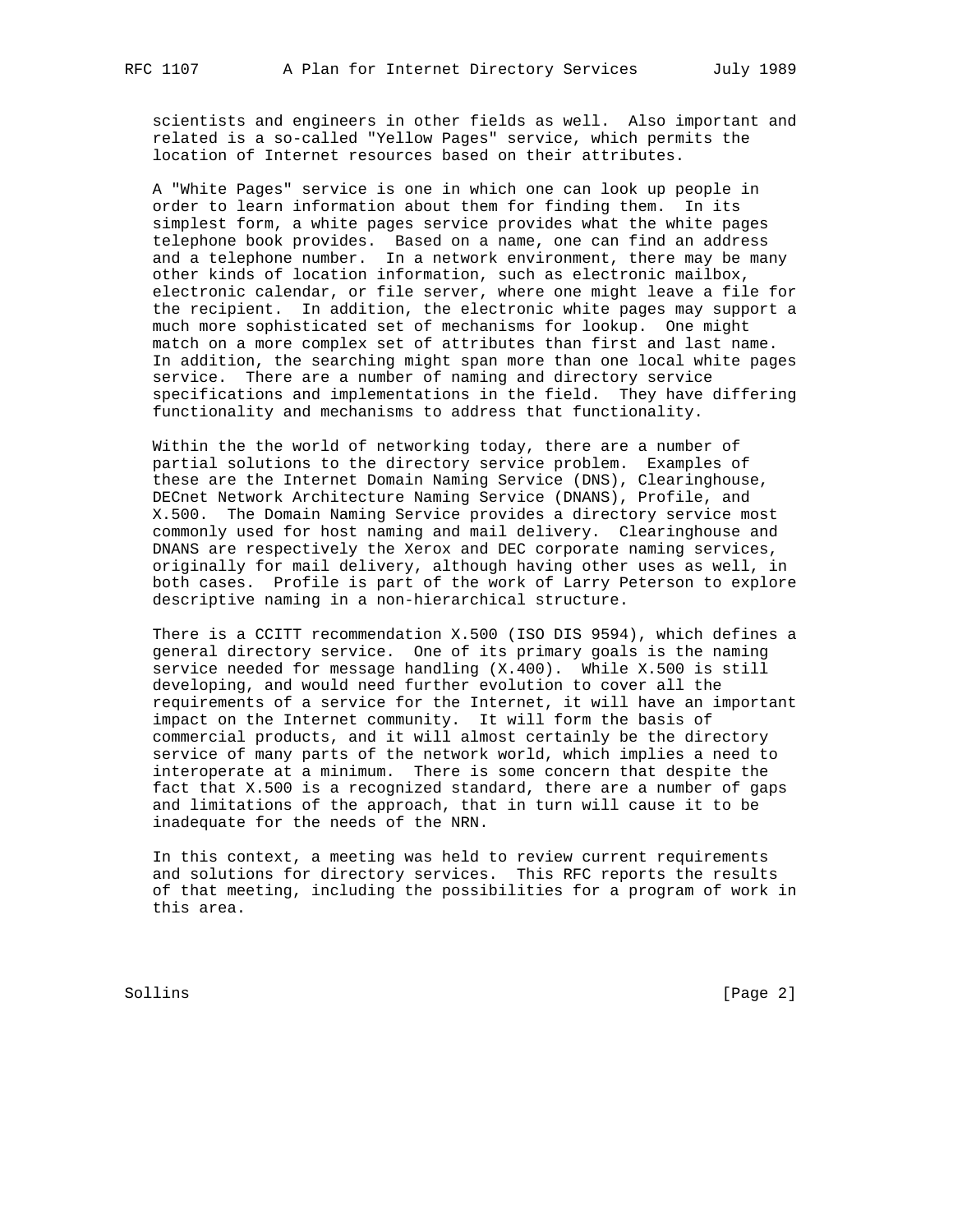For two days, a group representing academic, commercial, and government interests in directory services discussed both alternative candidates for a white pages service and the issues in building any such service. The meeting was kept small by inviting only a small number of representatives of each perspective. By the conclusion of the second day, a consensus was reached on how one could achieve a white pages service in three years. This is summarized in the next section.

# 1.2. Project Summary

 The consensus of the meeting can be summarized in the following five points:

- 1. The standards and implementations are close enough to being complete that it is reasonable to undertake provision of an NRN "White Pages" service.
- 2. Although we are close, an effort is needed to experiment with different levels of service, to flesh out the standards, and to develop code.
- 3. An initial evaluation experiment is needed before making final detailed plans for a production version of the service.
- 4. With strong funding and encouragement, a production service is possible in three years.
- 5. It is important to act now to provide a coherent solution. This means both having an impact on the evolving standards and providing a unified, wide-spread solution before a plethora of differing solutions appear.

 Although it has clearcut drawbacks, X.500 was identified as the most likely candidate directory service. The reasons for this are that it has rich semantics and is becoming the accepted international standard. However, there are problems with its incompleteness and with its strict hierarchy. Therefore, in order to explore these and become convinced of its viability, the consensus at the meeting was to propose field trials, as the project's first stage. The field trials would be limited in the user community, perhaps restricted to computer science departments because of their familiarity with the problems, and would be based on experimental or new software. They would include experiments with at least an X.500 implementation, Profile, and DNANS. Each of these services has strong points that must be considered as part of the evaluation. They are:

Sollins [Page 3]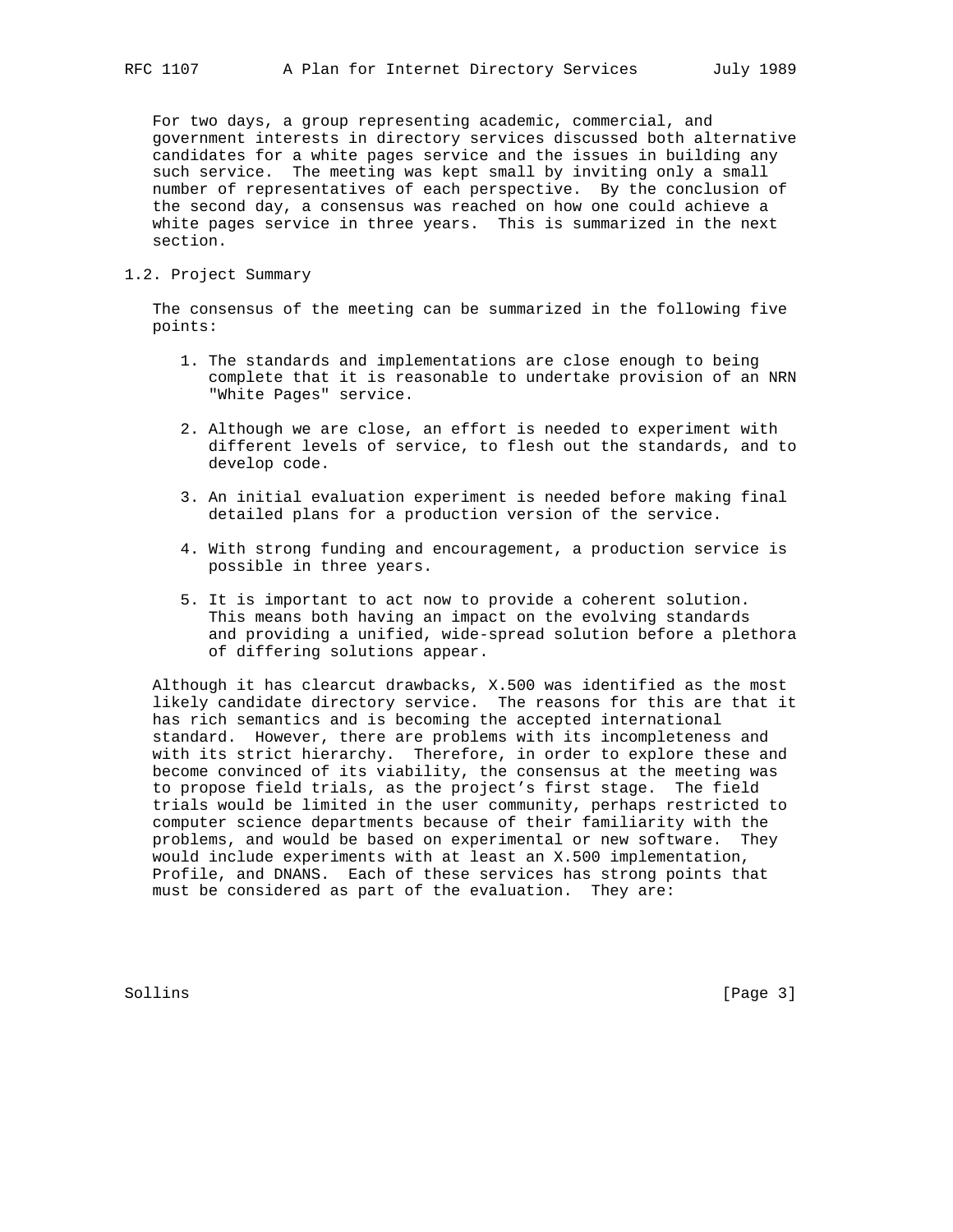- X.500: International standard, hierarchy, search rules and filters for searching attributed based names.
- Profile: Descriptive naming with a richer semantics for describing search criteria, an arbitrary network of servers.

DNANS: Access control, replication, caching, hierarchy.

In summary, the plan would fall into three stages as follows:

- Stage 1: Field Trials.

 There are two aspects to the field trials. The first is to explore several different architectures for a white pages service. To this end, implementations of X.500, Profile, and DNANS should be included. The second aspect of the field trials is to distinguish issues inherent in the X.500 specification from artifacts of a particular implementation of it. Therefore, if possible, two implementations of X.500 should be included. Only one such implementation, Quipu, was identified as developed enough to be included in a field trial at present, but others are under way, and will follow. This stage must also include a careful and objective review of the field trials.

- Stage 2: Implementation.

 This stage will include work on both the service and user interfaces. The field trials could result in one of a variety of conclusions about the service. These may range from concluding that one or another of the services suits the needs of the NRN to proposing a compromise position based on a combination of shortcomings of any one service and the features of others to address those shortcomings. Because X.500 will become the standard in other domains, an interface to X.500 will be necessary. Since all of these implementations are still under development, in order to provide production quality code, more implementation work will be needed.

 Although some work will have been done on the user interfaces, much more will be needed in this stage to provide a variety of interfaces. Much emphasis should be placed on this in Stage 2.

- Stage 3: Deployment.

 Deployment of the full white pages service requires information gathering in order to fill the directory service, placement of

Sollins [Page 4]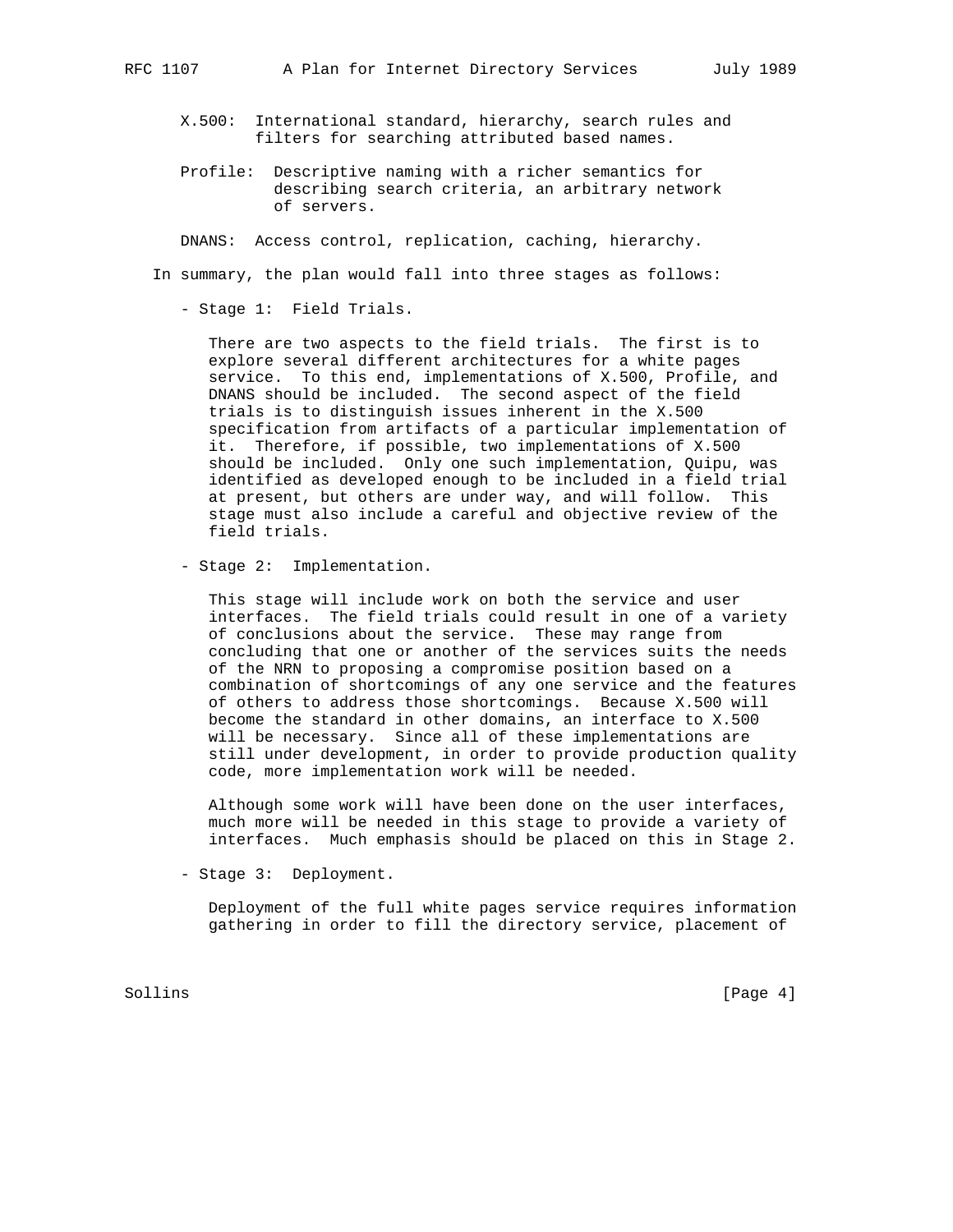servers, distribution of and training for use of client code, placement and management of services, and delegation of authority within the service for authority over the contents. Data collection and some delegation of authority as well as training for users of the client code would begin during the field trial. This stage would begin concurrently with the other two. During the second year, detailed planning for deployment must take place. This stage would conclude in three years, at which time widespread deployment would have occurred.

 In order to undertake this three stage program effectively, the group identified the following major projects:

- Further implementation of code for the field trials.

 In each case (e.g., Quipu, Profile, and DNANS), programs exist, although modifications are likely to be necessary. For example, each will need to be modified to utilize the common file format into which the input data about users will be gathered.

- Design, development and evaluation of user interfaces.
- Design and development of data gathering and management tools.
- Oversight and evaluation of the field trials.

 Careful thought and planning must go into the field trials, to guarantee that we learn what is needed to make an evaluation and to plan for the white pages service. The evaluation must also produce a document that is both a general specification (assuming no one alternative is chosen wholesale) and profiling information, in order for later interoperability and conformance testing.

- Detailed planning and later management of deployment.

 This includes delegation of authority over parts of the namespace and arbitrating the shape of the namespace (addressing the questions about who gets what sorts of names). This is in addition to the continued and extended data collection and management, distributing the data, placing the code, documentation and user education.

- Standards participation is an important part of the program.

 It is critical as X.500 changes during the next 4 year study period that the United States take a strong stand on any

Sollins [Page 5]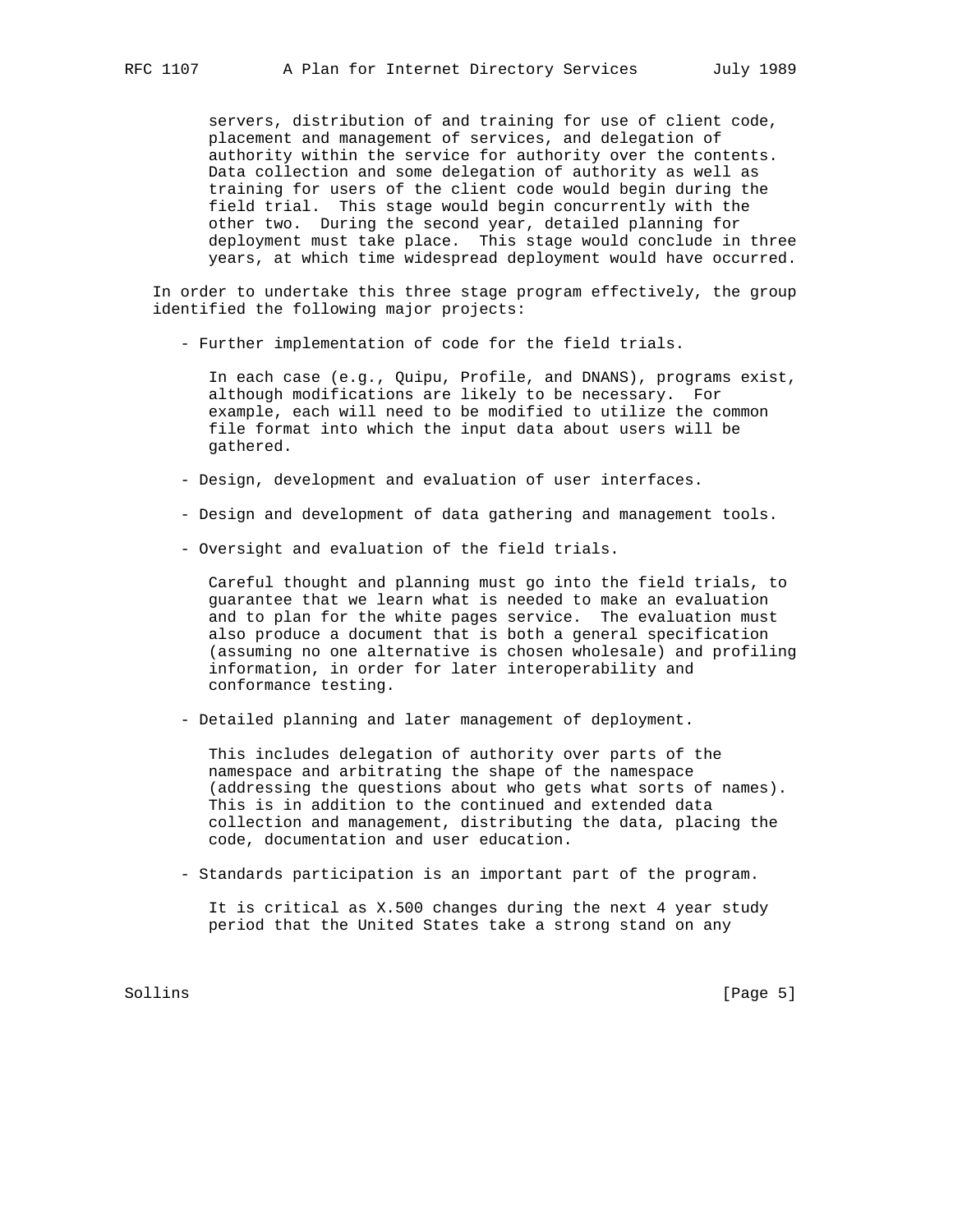changes we envision. It is encumbant on us to utilize effectively the results of the largest field trials of this work in the international arena. The group agreed that this could take up to one half of one person's time in a year.

 - A task force or working group is necessary to provide a forum for communication and discussion.

 It is important to pursue this path now, both to architect a unified solution before a collection of ad hoc solutions is deployed, and to provide effective input into the X.500 standards work based on the field trials.

2. Goals and Requirements for a White Pages Service

The requirements of a white pages service are the following:

- Functionality:

The simple form of a white pages service is straightforward; one should be able to query the service with the name of a person, and have returned attributes of the person such as network mail address and phone number.

- Correctness of information:

 The information in a white pages service is useless and untrusted if it is not updated regularly. A white pages service will not be used, if the information it provides is out of date or incorrect. This will require a set of management tools. Data integrity is an especially difficult challenge in this area, in contrast with information that is syntactically correct.

- Size:

 The science and research community has been estimated at ten million users. The number of organizations in the United States is on the order of ten to one hundred thousand.

- Usage and query rate:

 In comparison with the typical telephone book pattern of about one lookup a week per person, users of electronic mail in the science and research community will send more electronic mail messages than they currently make phone calls, leading to an estimate of ten searches a week per user for electronic as well as paper mail and telephone information. This leads to a query

Sollins [Page 6] [Page 6] [Page 6] [Page 6] [Page 6] [Page 6] [Page 6] [Page 6] [Page 6] [Page 6] [Page 6] [Page 6] [Page 6] [Page 6] [Page 6] [Page 6] [Page 6] [Page 6] [Page 6] [Page 6] [Page 6] [Page 6] [Page 6] [Page 6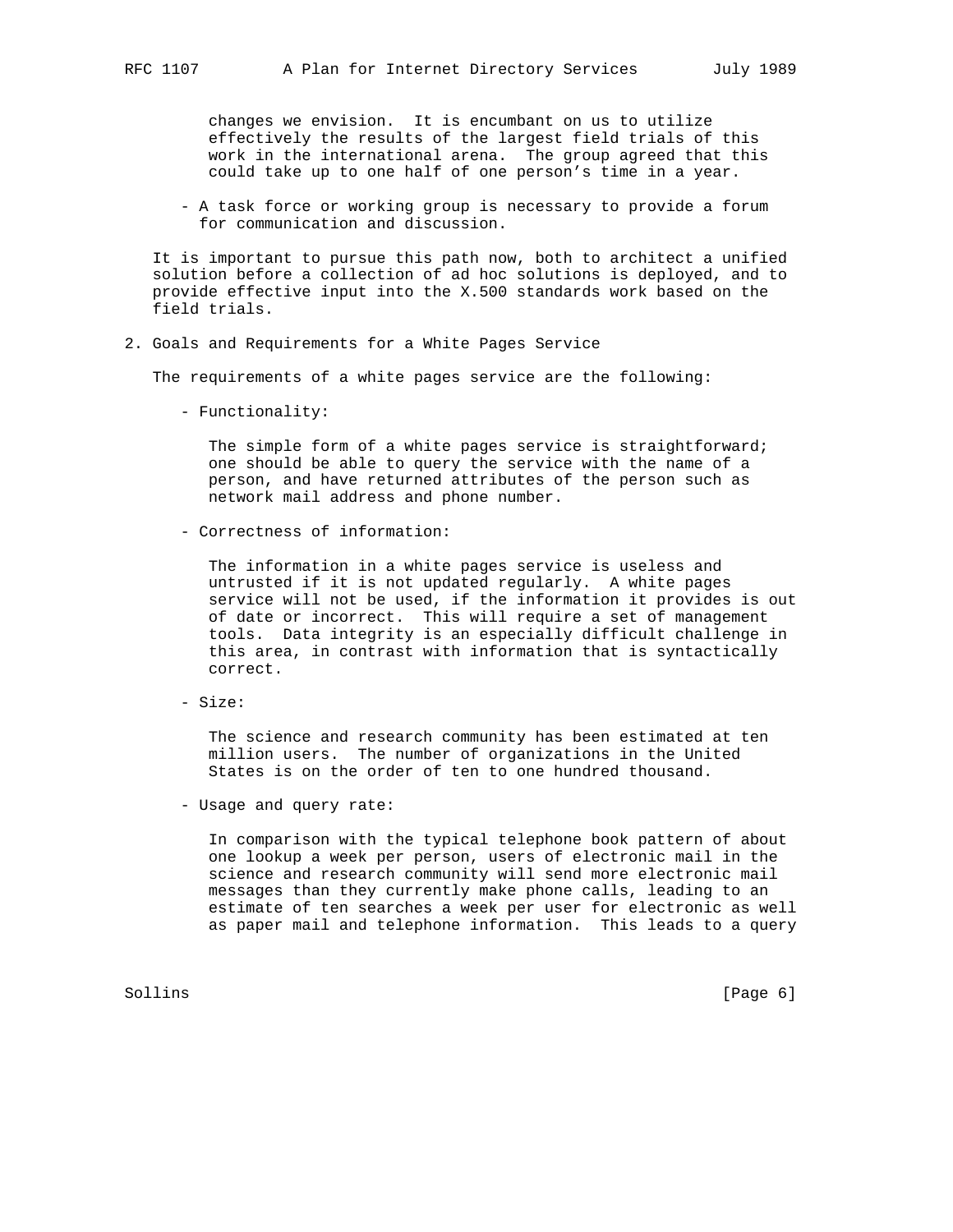rate of 10\*\*8 queries per week or 170 per second on average, with much higher peak rates. The average could probably be handled by a single server, but not the peak rates and this would leave little room for growth. Therefore, a distributed, multiple server solution is the only one that make sense.

- Response time:

 The issue of overall query behavior must be considered carefully. The issue arises when queries, in particular searches, are not limited to tightly constrained sets of entries. Since the number of queries generated will be proportional to the number of users (and the size of the system), the white pages design must avoid costs per query that are related to the size of the system. The consequence, otherwise, will be quadratic behavior in response time.

 The response time of the service must also reflect the expected usage. A phone book style query must respond in the waiting time tolerable to a user, perhaps ten seconds maximum, or one second desirable. If the service is incorporated as a component of a larger service, then the needs of that service determine the response time.

- Partitioned Authority:

 The white pages service under discussion would be used by a wide variety of organizations, ranging from small and large companies, to network service providers, to government agencies. Many of these would find it unacceptable to delegate the authority over their namespaces to some other organization. Therefore, partitioned authority including some access control, name assignment, and information management must be possible.

- Access Control:

 The access control required by the white pages falls into two categories, read access control, and write or modify access control. There are at least two reasons that read access control must be available. One is that organizations may require limiting the access to the actual entries or parts of them. This would be comparable to organizations not being willing to distribute their corporate phone books or personnel records. The other reason is that some organizations do not want to publicize or make public their organizational structure. Write and modify access control is necessary because both individuals and organizations may want to prevent inadvertent or malicious creation or modification of

Sollins [Page 7] [Page 7] [Page 7] [Page 7] [Page 7] [Page 7] [Page 7] [Page 7] [Page 7] [Page 7] [Page 7] [Page 7] [Page 7] [Page 7] [Page 7] [Page 7] [Page 7] [Page 7] [Page 7] [Page 7] [Page 7] [Page 7] [Page 7] [Page 7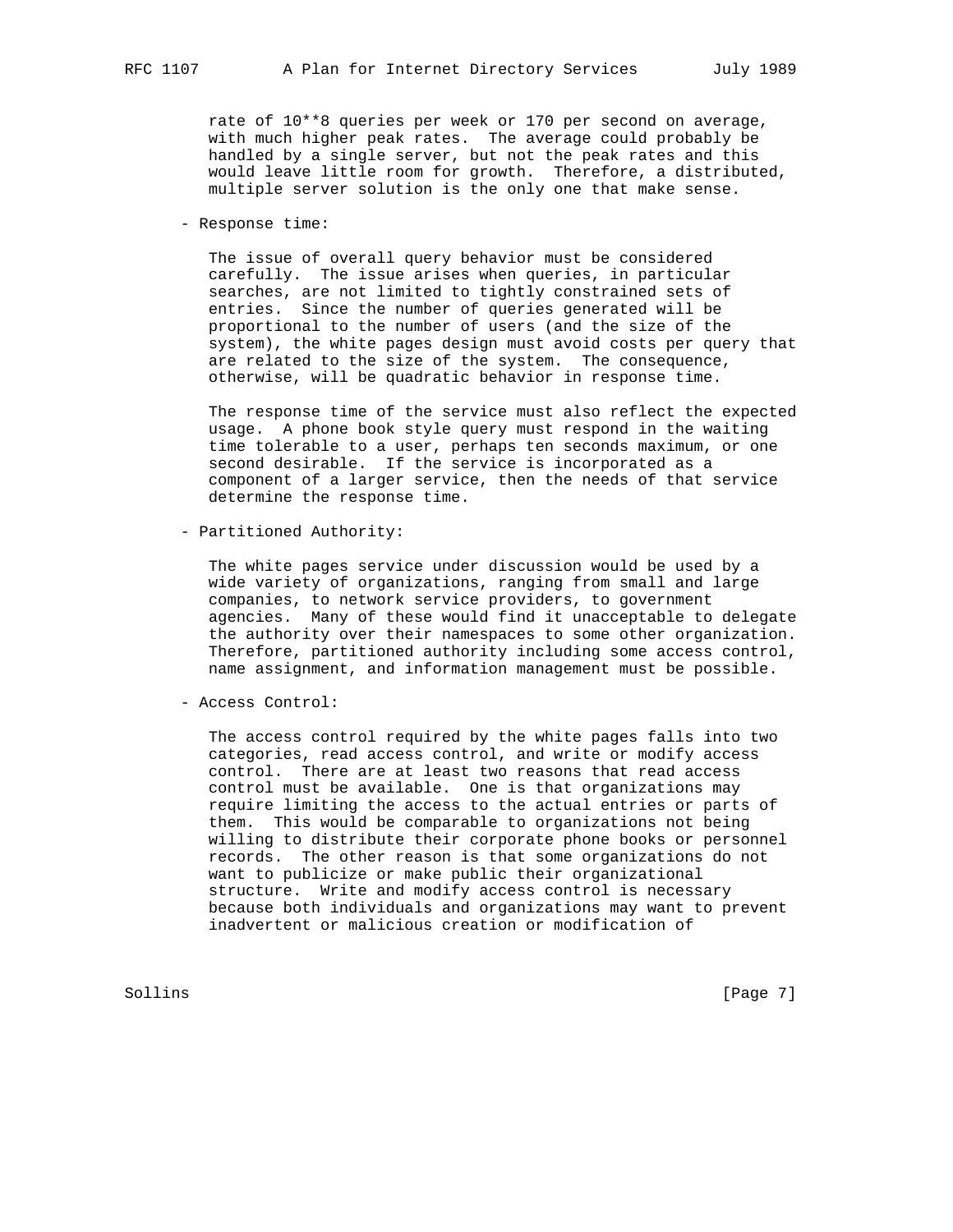information. Access control is an issue for both organizations wanting to retain local control of personnel information and individuals wanting to control access to private information about themselves.

- Multiple Transport Protocol Support:

 Within the next three years, one cannot expect all the organizations in the USA to convert to the OSI protocols. On the other hand, some will. It is therefore important that any white pages service provide interfaces on top of both OSI protocols and TCP/IP. There currently exists a partial OSI suite know as ISODE on top of TCP. This is being distributed widely enough that perhaps this should also be supported.

 In addition to these requirements, there are a number of features that would make a white pages service more useful. These are:

- Additional Functionality:

 Descriptive naming with sophisticated searching based on attributes would support a more flexible human interface than simple name translation. Descriptive naming also would support a general yellow pages style service.

 The form of a yellow pages service is less certain. One definition of a yellow pages service is a directory that stores a number of pre-computed inversions of the directory database, so that entries can be retrieved very efficiently using these predetermined attributes of the data. Another definition of a yellow pages service is one that provides a very powerful set of search primitives, somewhat in common with a relational query language, to support retrieval of entries that match complex attribute conditions. In other words, one view of a yellow pages service is that it is constructed to avoid expensive searches, the other is that it is to facilitate general searches.

- Accountability:

 Accountability is important both for allocation and recovery of costs. Vendors may provide commercial directory services, therefore depending on accounting as part of their successful commercial ventures.

- Multiple Interfaces:

There should be both human and programming interfaces to the

Sollins [Page 8]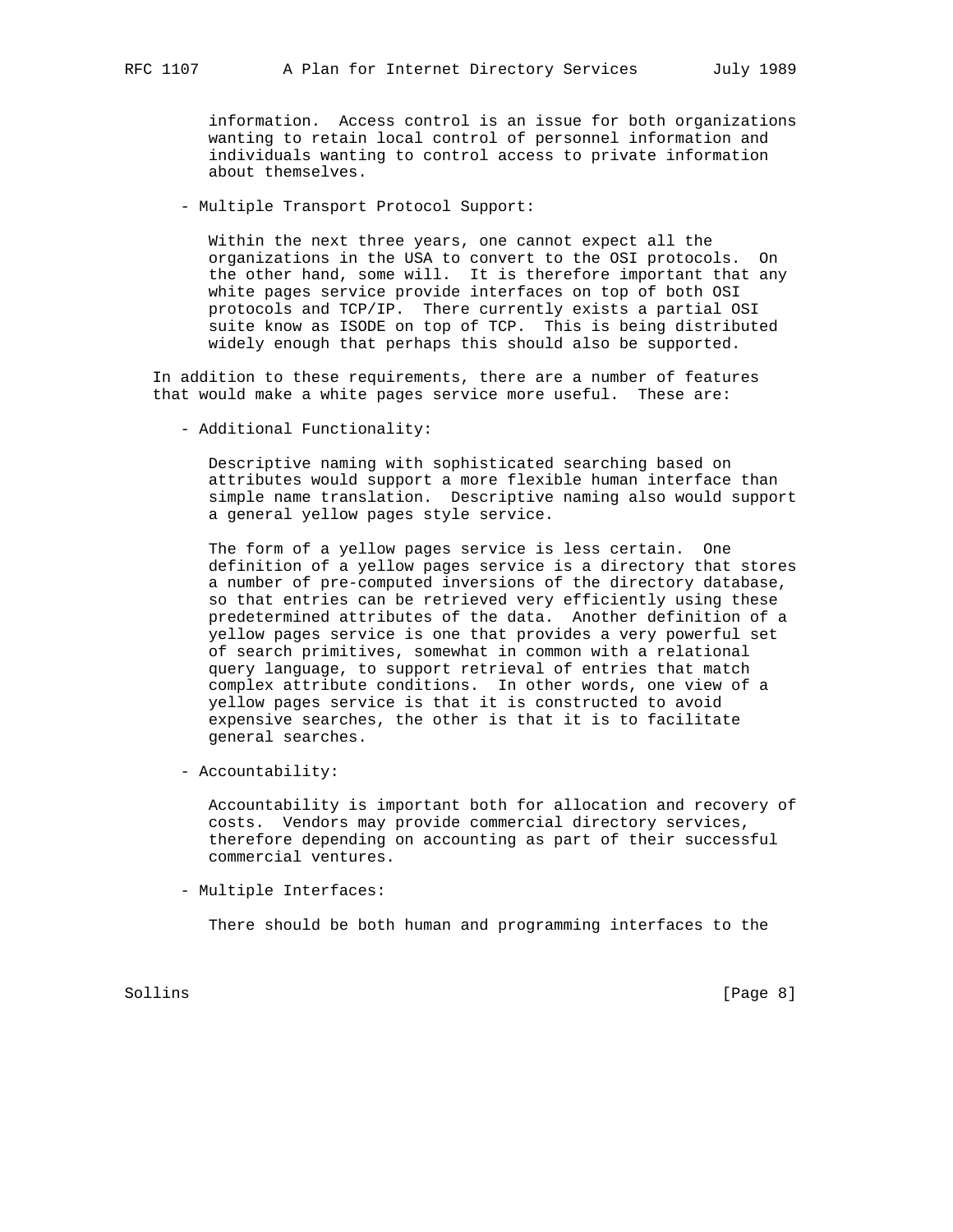white pages. For example, in addition to human lookups, mail services could effectively use a naming service allow users to include human oriented names than the current electronic mail addresses that are required, such as full domain names.

- Multiple Clients:

 Several different clients should exist both to provide for a variety of styles of human usage, and to support selection of the most commonly used computer environments (e.g., UNIX, VMS, MSDOS, OS2, MAC/OS).

3. Pre-existing Services

 This section identifies other naming services that have been proposed or implemented for naming people. Implementations of all of these exist, although some are still only experimental.

Internet Domain Naming Service

 The Internet Domain Name Service [6,1] is used today to name host machines. It is implemented to address the query rates and database sizes consistent with looking up hosts as part of mail delivery. It provides a hierarchy with delegation of authority within the hierarchy. Aliases are also available. There is no access control, and the service is widely distributed throughout the Internet. It supports management of distribution, replication and caching. It is operational, and provides a rich base of practical experience. It was originally intended to be extensible to cover naming of people. It runs on a variety of different operating systems and utilizes the TCP/IP protocol suite.

The DECnet Network Architecture Naming Service (DNANS)

 There is a rather well developed specification [5,3] for a naming service that is part of the DECnet architecture, which in turn arose from work at the DEC SRC in Palo Alto. This architecture addresses some problems not yet covered by X.500, such as access control, replication, and caching. It was explicitly defined to have great scalability and management features. It provides a global hierarchy of names, which are mapped into properties. Therefore, operations of searching based on properties or attributes may be expensive and difficult. At present it is only implemented on VMS using the DNA protocols, but will be moved to UNIX and TCP in the next year.

Sollins [Page 9] [Page 9] [Page 9] [Page 9] [Page 9] [Page 9] [Page 9] [Page 9] [Page 9] [Page 9] [Page 9] [Page 9] [Page 9] [Page 9] [Page 9] [Page 9] [Page 9] [Page 9] [Page 9] [Page 9] [Page 9] [Page 9] [Page 9] [Page 9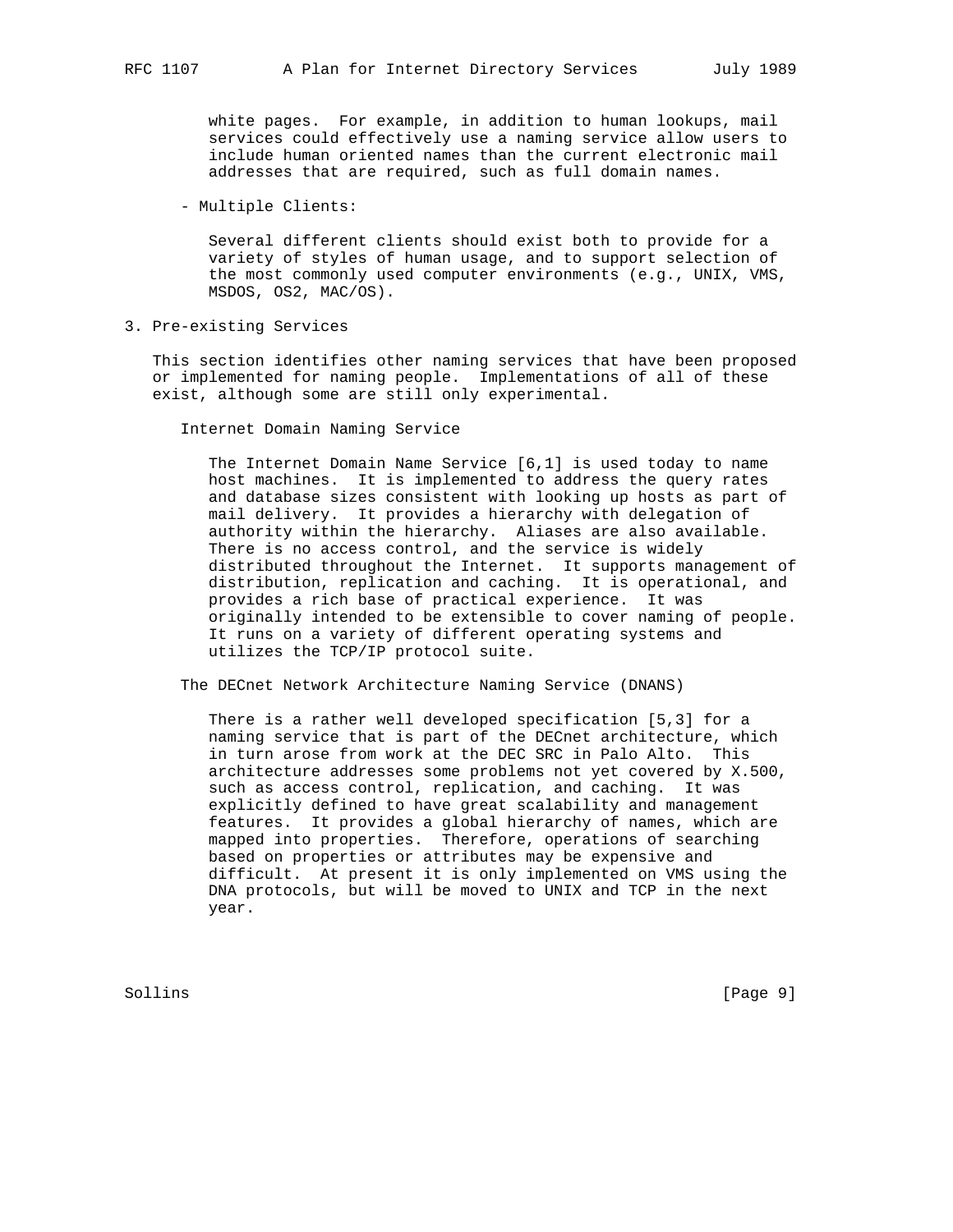## Clearinghouse

 This service [7,2] is part of the Xerox network environment. It operates today as a global service for Xerox. They have considerable experience with its operation, including problems of scale. Clearinghouse provides a three-level hierarchy of names that are mapped to sets of properties. Loose consistency is provided through slow propagation of updates. Both this service and the DEC service mentioned above are to some extent based on an earlier Xerox service called Grapevine.

# Profile

 A project at the University of Arizona run by Larry Peterson [8] has produced a white pages name service called Profile. It supports descriptive naming and sophisticated lookup tools. Profile assumes the existence of some other service such as the DNS to navigate among Profile servers. This navigation service need not restrict the relationship among Profile servers to a hierarchical organization; Profile supports a non-hierarchical global structure. Names in Profile consist of sets of attributes. Experimental implementations are in operation today, and the largest site currently contains about 10,000 entries. The Profile code has been available for long enough that it has become stable. The implementation is UNIX-based only and uses TCP.

## X.500

 X.500 is the CCITT recommendation (also ISO/IEC/DIS 9594) [4] for a directory service. Because it is a CCITT recommendation, it evolves in four year study periods, one of which has recently come to a close. Thus, X.500 has a stable definition for the next four years.

 In X.500, the set of all objects forms a single hierarchy, with each object being named relative to its parent and a single root as the topmost parent. An object consists of a set of attributes. Searching can be done by use of a logical combination of attribute values, known as a filter. A subset of these attributes comprise an object's distinguished name relative to its parent. The hierarchy as described in the CCITT recommendation is geographic at its top level and organizational within that. Alternatives can also be defined, although they are not part of the CCITT or ISO documents. In addition, there is no proposed mechanisms for distributing information about other attribute types or object classes. As with the other services, X.500 is a distributed service. It

Sollins [Page 10]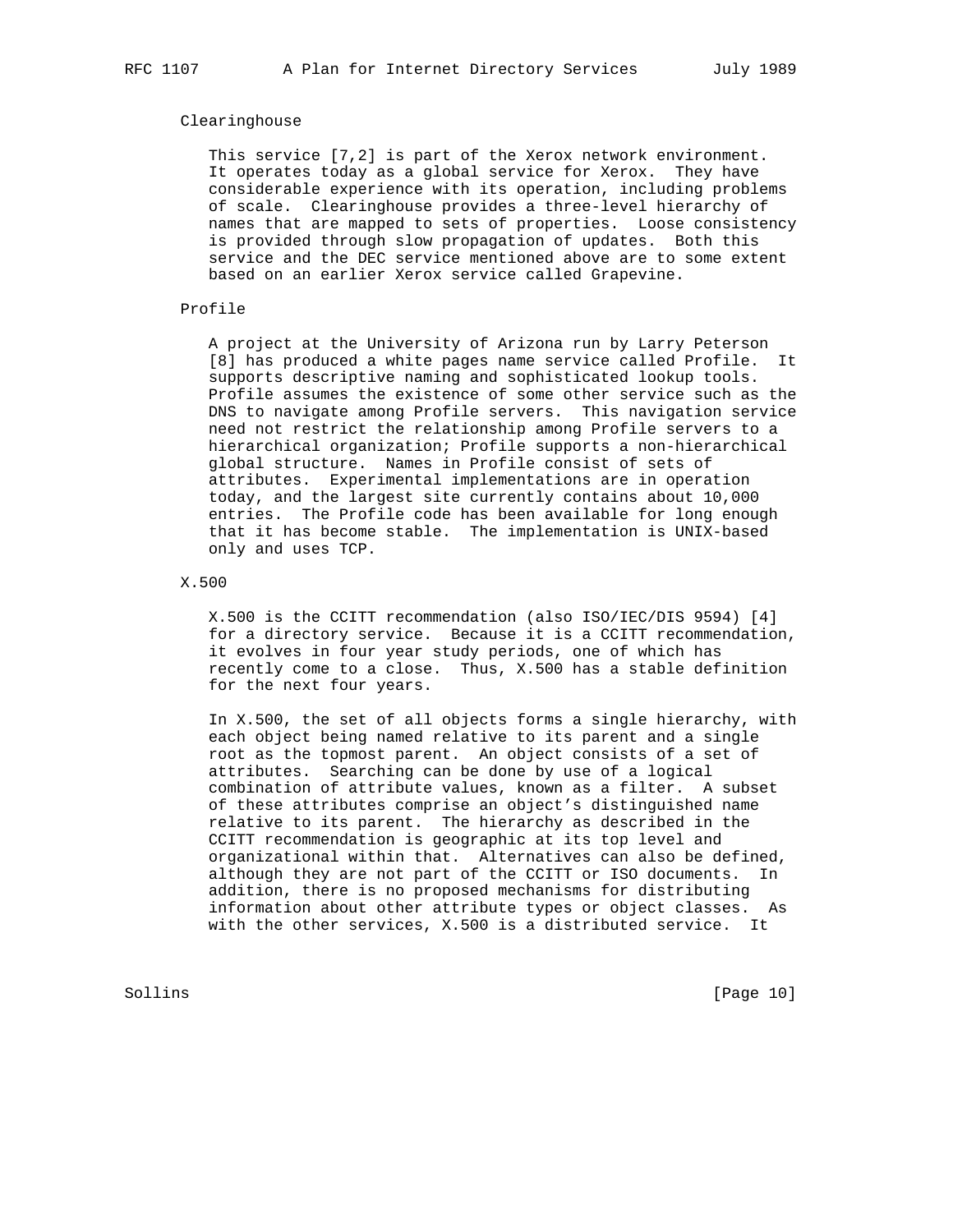specifies cooperating servers or Directory Server Agents (DSAs) under local control and management each of which knows about one or more parts of the hierarchy. The clients are known as Directory User Agents (DUAs). It is defined to run on top of the OSI protocol stack. The demonstrations of X.500 in the context of Internet run on top of the ISODE package, which provides OSI transport on top of TCP.

 X.500 is incomplete in that there are a number of identifiable areas in which the standard says nothing, but that need to be specified for a successful implementation. Some examples of these are: access control (although authentication is supported), replication, caching, the database itself (the shape of the hierarchy), tools to limit the scope and cost of searching, and database management tools.

 There are currently a small number of implementations of X.500 in progress at such locations as University College London (the Quipu project, on UNIX using ISODE), the University of British Columbia (UNIX based using their own full OSI suite), MIT (experimental, Symbolics Lisp Machine based, Lisp using TCP), The Wollongong Group (offshoot of Quipu), The Retix Corporation, NIST, and at least several underway in Italy and Japan. There are probably others and a number of other American corporations have discussed building their own. Each of these must make its own decision in the areas in which X.500 is silent. Quipu is probably the most complete implementation of X.500 to date. The pilot version has about 20 DUAs in seven countries with an estimated 20,000 entries total.

## 4. Proposed Approach

 The conclusion of this report is that some form of X.500 is the most likely candidate. The reasons for this decision are that it has a rich semantics and will become the international de facto standard. There are, however, serious problems with its incompleteness and with its strict hierarchy. Therefore, in order to explore these and become convinced of its viability, the attendees at the meeting agreed on field trials, as a first stage. Initially, this would include experiments with at least one X.500 implementation (Quipu), Profile to explore a non-hierarchical structure and richer descriptive naming, and DNANS in order to explore some of the incomplete aspects of X.500 for which DNANS has architected solutions.

 A three-stage plan, with all three stages beginning coincidentally and as soon as possible, would provide such a service within the NRN. The first stage should be complete in a year, the second in two, and

Sollins [Page 11]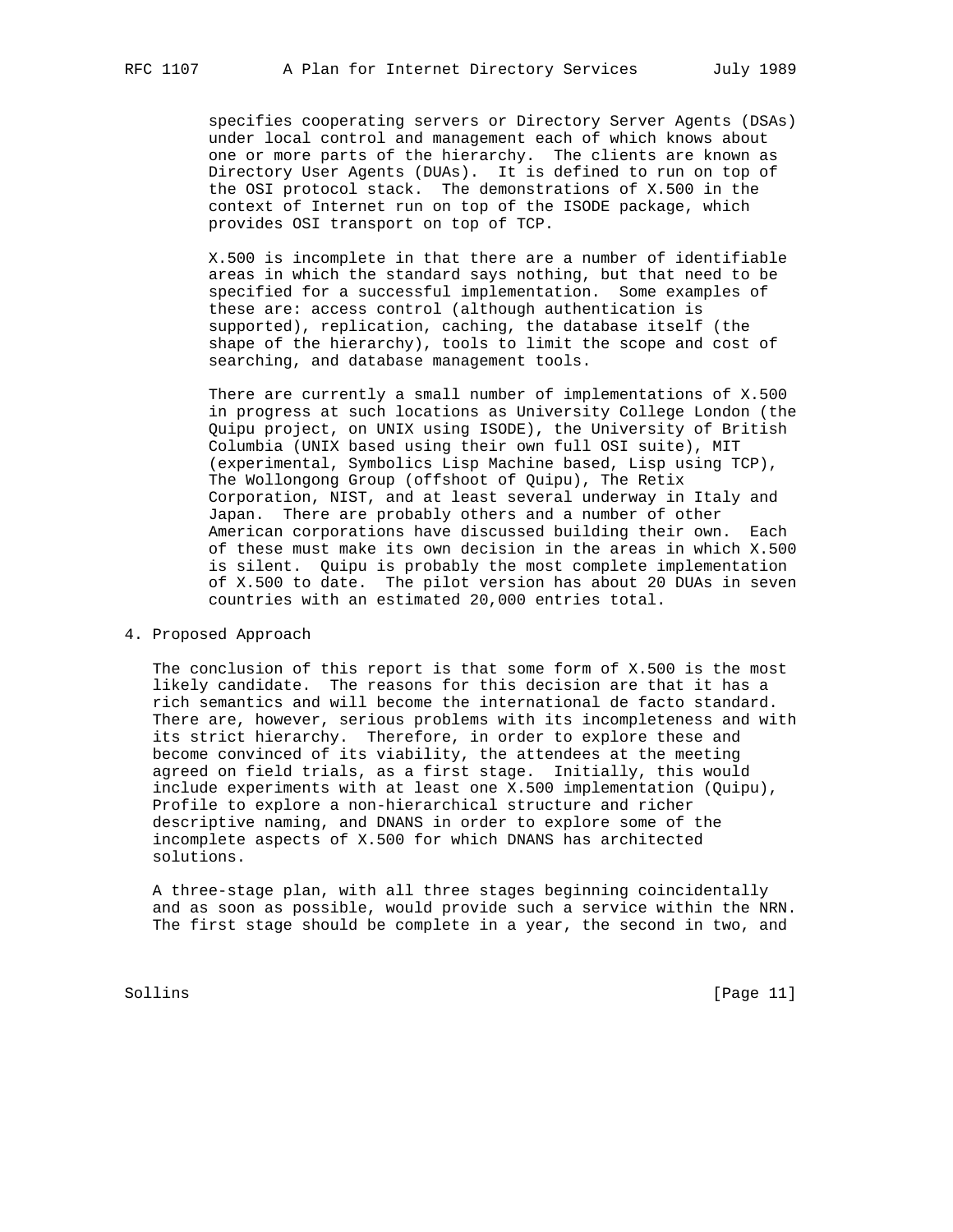the third in three. Stage 1 would be field trials of three approaches to naming with an emphasis on distinguishing between the specification and a particular implementation of X.500, as well. Stage 2 would be a more complete implementation of a white pages service base on the conclusions from Stage 1. Stage 3 would be widespread deployment of the implementation developed in Stage 2. The planning for Stage 3 is not outlined here in detail, because that plan would be part of the proposed work to be done. If the field trials were to lead to the conclusion that none of the services is adequate, the plan for the remainder of the work would need to be rescheduled.

 If the Internet community is to adopt X.500 (or any other standard), it is necessary to make a number of design and management decisions, above and beyond the implementation decisions for the DSA. Since there are a number of such decisions to be resolved, and some of these are significant, the group recommended that this planning and management function should be recognized as a distinct activity.

4.1. Stage 1: The Field Test

 It was agreed that field trials would be a valuable form in which to explore the issues of building a white pages service for two reasons. First, the software is still in early stages of development or deployment. Some of it is production code, but still first release; the rest is part of research projects. Second, it is important to learn from experience with a limited and sympathetic community. The suggested community was the computer science community, in particular, computer science departments. That will not be the case completely, since the computer science community in general does not use DECnet. Therefore, for experiments with the DNANS, the NASA/DOE community was recommended. They will be using DNANS in any case, as they move to DECnet Phase V.

 The twofold purpose of the field trials is to explore differing directory service architectures and to refine the study of X.500 specifically, to distinguish architectural aspects of it from features of a particular implementation of X.500. Initially, the trials would include the Quipu implementation of X.500, Profile, and the DNANS. A second implementation of X.500 should be identified and included as soon as possible. Part of the emphasis of the field trials would be on gathering and maintenance of naming information. To ease this, a single common file format for storage of and access to the naming information and use of a single set of data management tools was recommended, although no particular set was identified. The various directory services would need to be retrofitted to this file format. Such consistency in file format would mean that the services could all be co-resident, sharing files, thus permitting

Sollins [Page 12]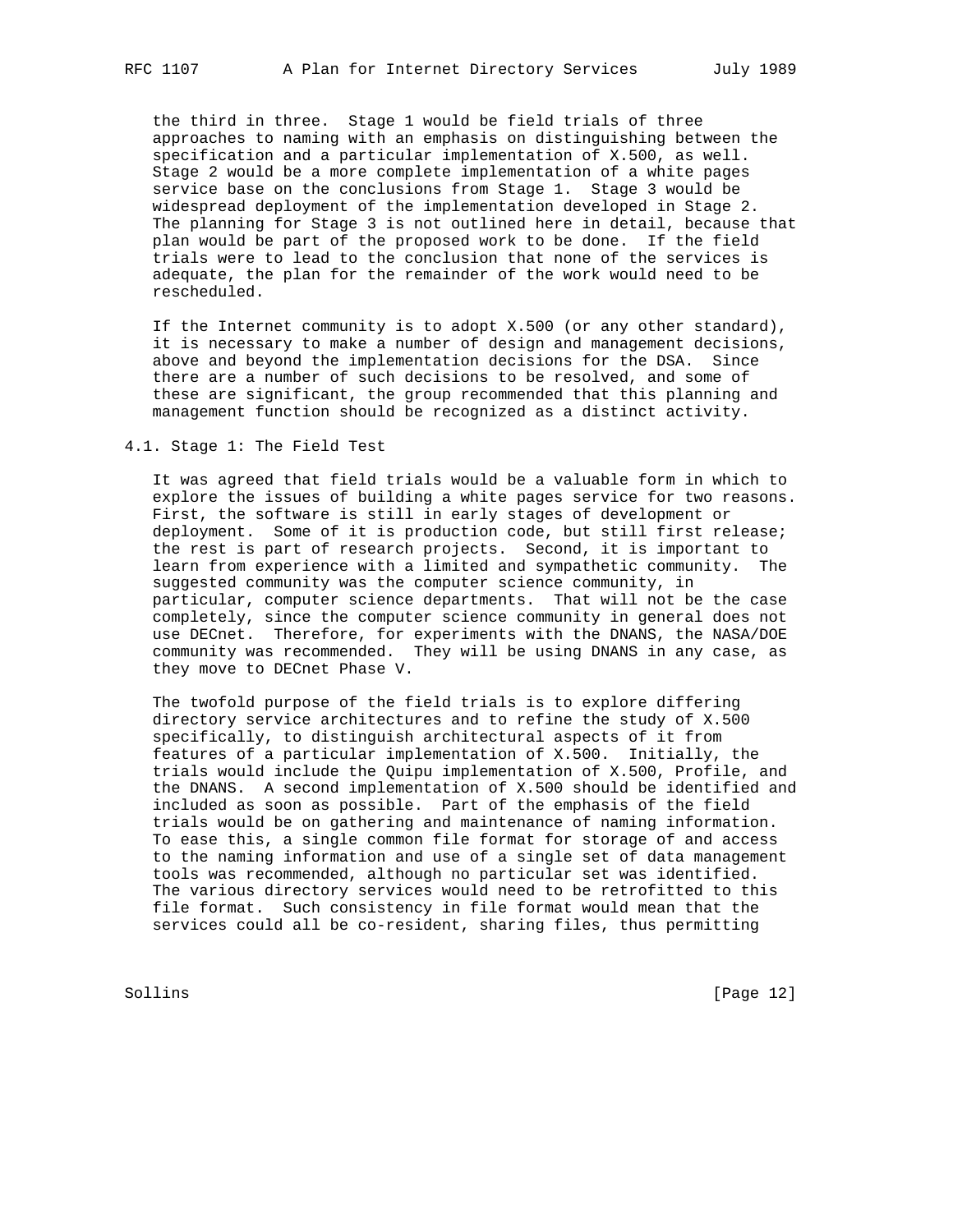single locations to participate in several parts of the field trials. This, in turn, would allow for direct comparisons.

 There are a number of issues, which are not addressed in X.500, that would need to be resolved for a large scale deployment such as a white pages for the NRN. In particular, these are: clients of the service; data collection and maintenance; distribution, replication and caching of information; access control, accountability, and information integrity; and support by non-OSI protocols. Each of the name services included in the field trials would include decisions in these areas, albeit different ones. The field trials will allow for evaluation of these different mechanisms.

 There are two other major issues that must also be addressed: functionality and size. Functionality encompasses both the first point of the nature of the interfaces to the service as well as the structure of the namespace (e.g., hierarchy). A discussion of size must include not only the number of entries handled by the service as a whole, but how those entries are distributed and the query and update patterns.

 In general, all of these issues are tightly coupled, but are separated here for the purposes of understanding the field trials and its potential effectiveness. They would also be the issues that would be the basis for the work done in Stage 2 of the project.

- Functionality:

 X.500 and DNANS make strong statements about the organization of the namespace. In both cases, it is a single, absolute hierarchy with soft links or aliases and attribute-based naming useful both in searches of subtrees of the hierarchy and for storing information about the objects in the hierarchy. The searches are based on logical combinations of attribute values. Quipu implements the naming structure and search functionality as specified in X.500. In contrast, Profile, provides a more general facility that supports any form of relative names, not just hierarchical, and a small programming language to express the functions for searching. By including Profile in the field trials, these more general facilities can be tested.

 X.500 specifies that the service is separated into two parts for implementation of the service, known as the Directory Service Agent (DSA), and the client, known as the Directory User Agent (DUA). DUAs can be implemented independently of the implementation of the white pages service. Quipu, Profile, and DNANS have taken different approaches to the presentation model for DUAs, so the three implementations will allow for

Sollins [Page 13]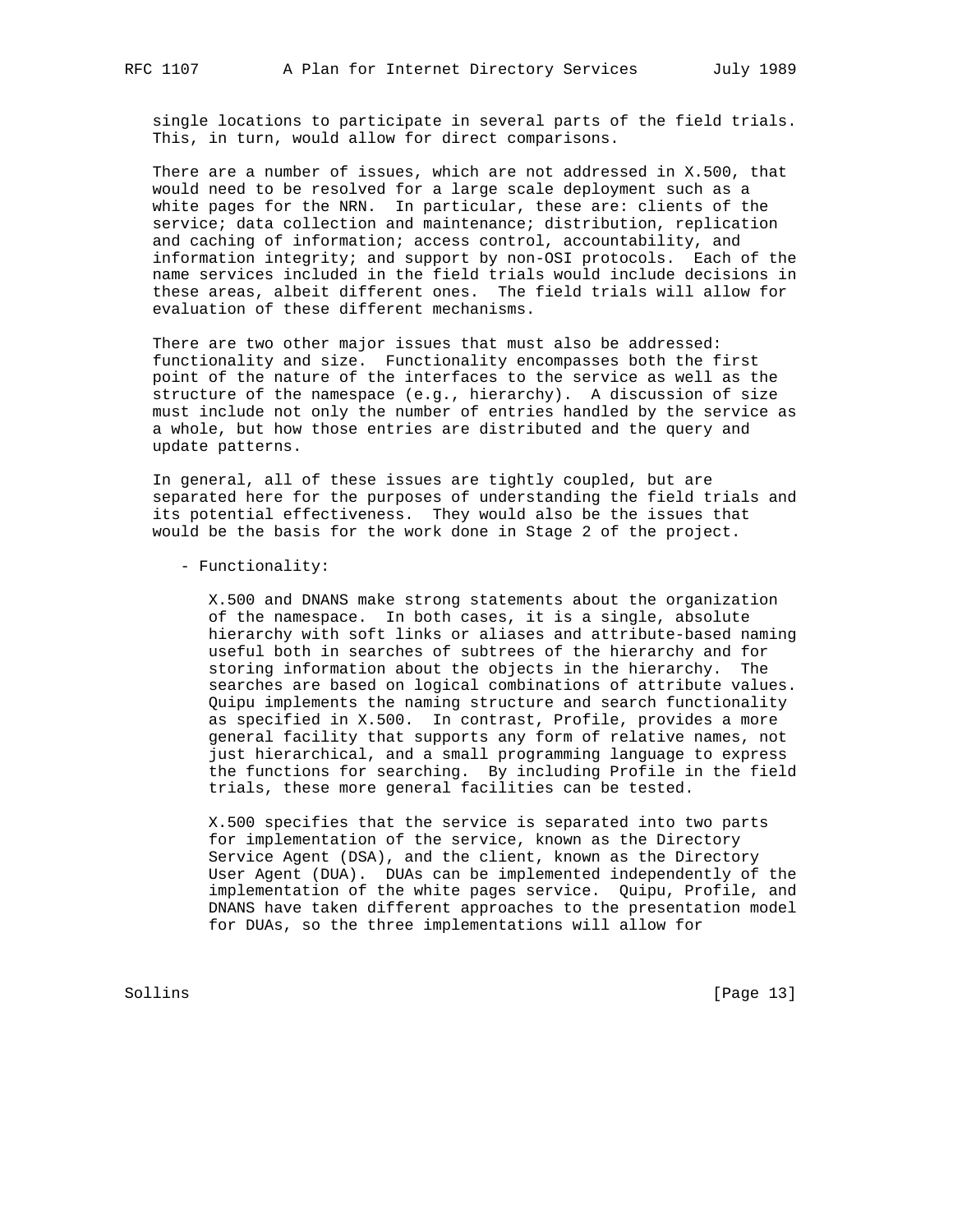additional experience.

#### - Size:

 As discussed earlier, a white pages service must be prepared to handle a minimum of 10\*\*7 entries, although they may be distributed, and a query rate of hundreds per second. It must also be prepared to handle much higher peak rates. If the address lookup that is presently provided by the DNS is also supported by the white pages service, the query rate will be much higher. The designers of the field trials must determine whether or not such usage will be part of the final service and therefore must be examined in the field trials. If so, caching may be part of the solution. In addition, the response time for DUAs must be reasonable for a human sitting at a console. Furthermore, modifications to the data should occur in reasonably short periods of time, although this could be measured in hours.

 The field trials must allow for experimentation under such stressful conditions. The environment for testing must have both large and small nodes, as well as both heavy and light load querying and situations in which reorganization can be tested. Such reorganization may be a simple as moving one piece of the hierarchy to another point and handling naming conflicts in the new environment. X.500 does not address this issue, but it will be needed by the NRN.

- Distribution, replication, and caching:

 These are areas in which X.500 has very little to say, but a great deal of work has been done in other distributed, network naming services, in particular both the DNS and DNANS. There seems to be general agreement that distribution of naming services should be done on the basis of nodes in the naming structure, which also provide the basis for administrative partitioning. All the naming services described here support distribution, partitioning of the information for placement on cooperating servers. Neither X.500 (and therefore Quipu) nor Profile is prepared to redistribute portions of the namespace, for reallocation of administrative responsibilities or load balancing, although this should be possible and DNANS is prepared to do so. Replication is necessary for accessibility in a large-scale or global namespace, although again X.500 does not address this issue. Quipu has taken a stand on this, by defining master and slave copies of the data; it is similar to, but not the same as, the approach taken in the DNS. Caching is barely touched on in X.500 and not at all in Profile, but our

Sollins [Page 14]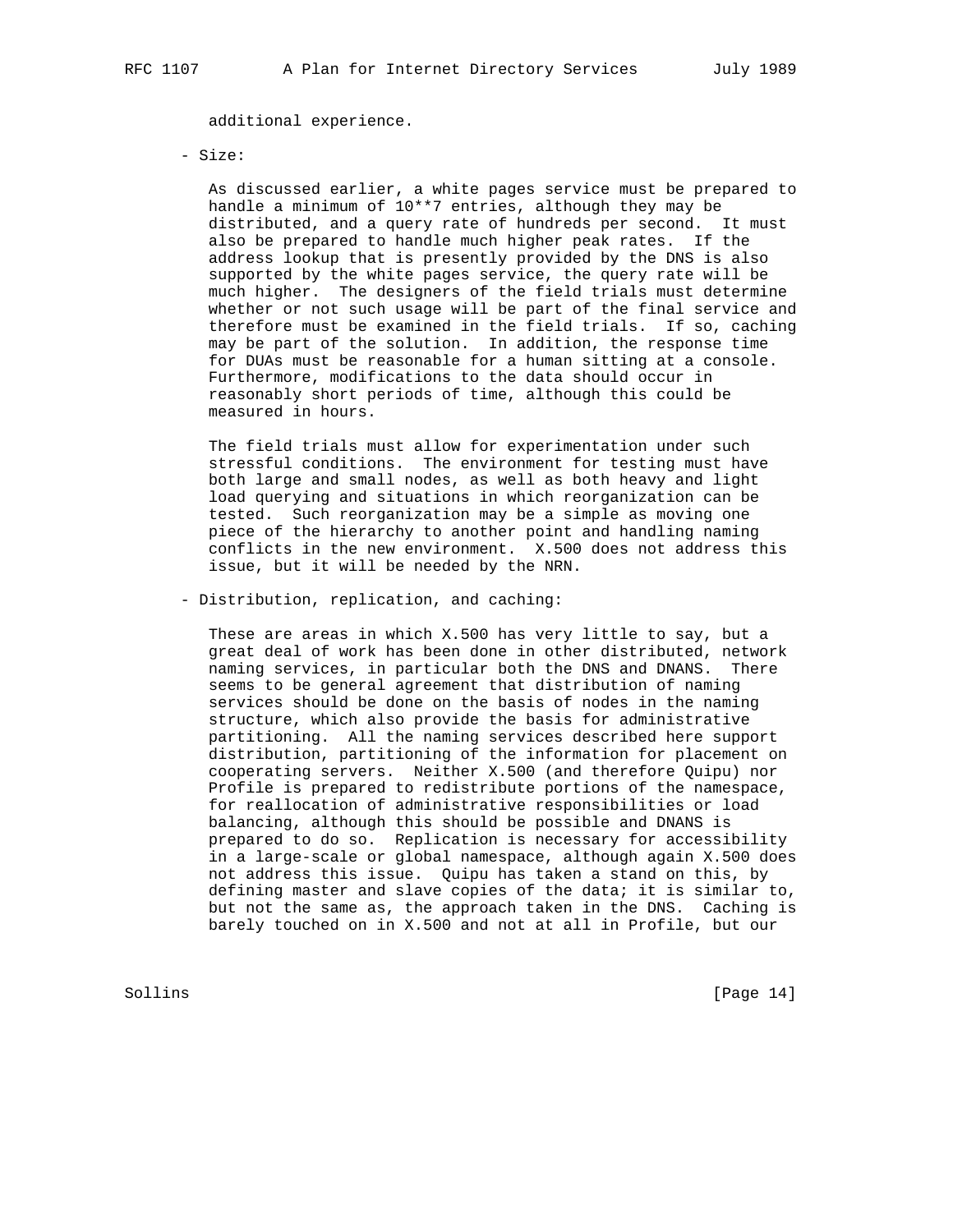experience with the DNS indicates that caching is critical to effective operation of a distributed name service. The DNANS has an architected solution based on objects in the namespace as the unit of distribution and replication. Again, the DNANS solution should be explored in the field test environment.

- Access control, accountability, and integrity:

 Access control and accountability require some degree of authentication. X.500 supports authentication based on using an RSA public key algorithm, but does not address issues of universal registration, nor issues of access control or accountability themselves. These are left as a local issue, although depending on the design of the system, they may have global implications. The problem of integrity of the information in the name service is nowhere addressed. Profile also does not address these issues, although it uses authentication based on UNIX authentication, involving user ids and passwords. DNANS takes a strong stand on access control, architecting it in at the level of individual entries. Field trials will force these issues out into the open.

- Structure of the naming tree:

 In the deployment of the DNS, about one year was lost to arguments about the actual structure of the naming hierarchy. People form strong opinions about their name, and fight for or against certain hierarchical structures. The same issue will arise here, and advanced planning to deal with the problem is required.

 In this case, the problem is made harder by the fact that the hierarchy will be global; X.500 is an international standard, based on the assumption that there is only one example of the tree, partitioned by country. Probably the American White Pages Service, at least at its root, will be run by the NIST or its contractor. We must deal with the problem that in the short term, various implementations may not interwork, and we must work with NIST to support the needed services.

Specific issues that come up related to the naming tree are:

- \* How is delegation of control of the tree managed? For example, who decides what DSA holds what parts of the tree?
- \* How is the creation of new parts of the tree (e.g., an organizational entry) controlled?

Sollins [Page 15]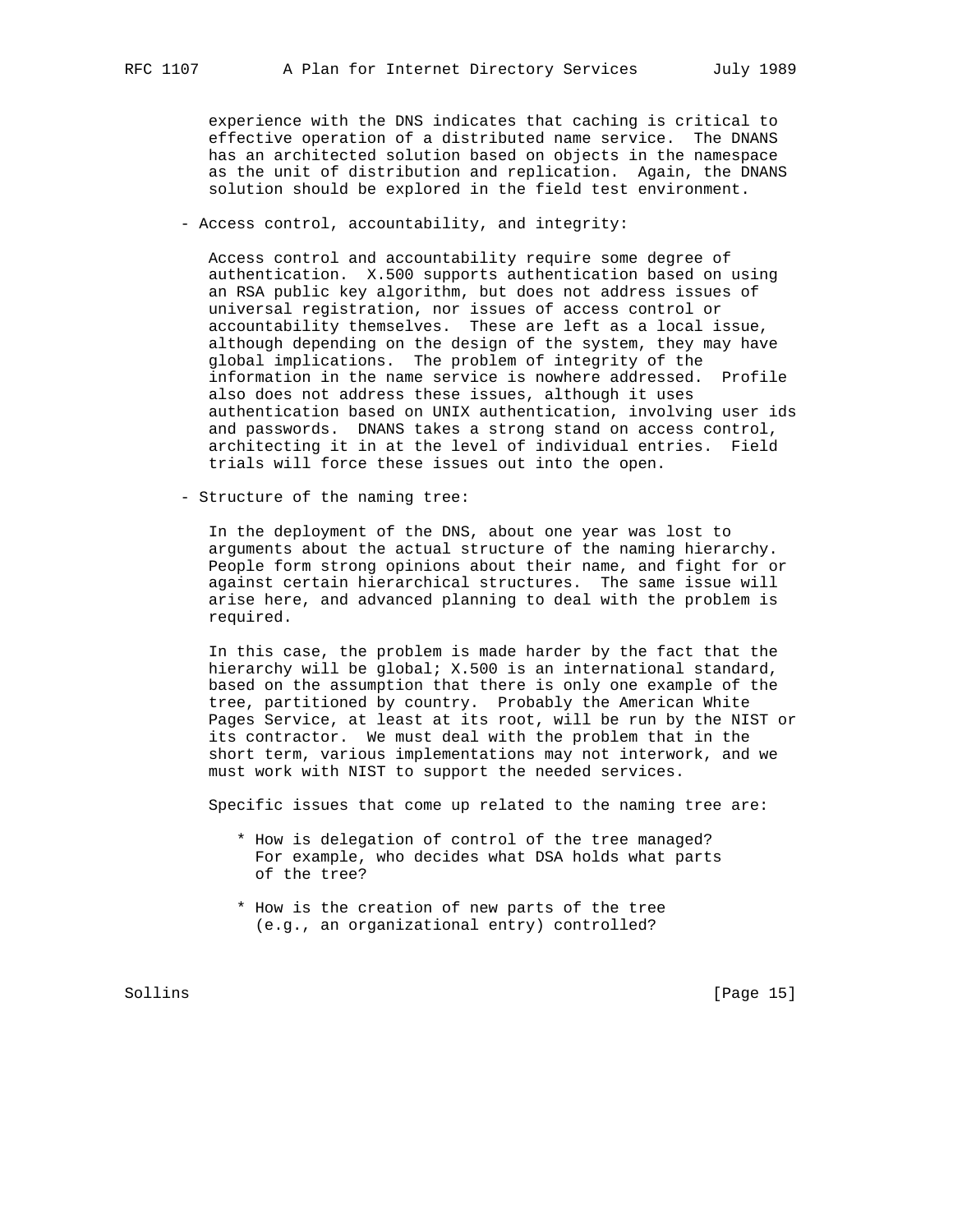- Support for Tree Search:

 Regardless of the defintion of the white pages service in the NRN, it will need to interface to the X.500 world. The X.500 naming hierarchy can be expected to become very large, and guidance is needed for users to help them navigate the tree. Users need help to find their way to unknown parts of the namespace. As in other naming services, a feature of X.500 is that additional entries, aliases (similar to links in file systems) can be installed to provide an easy path for a user in one part of the tree to find other interesting parts of the tree. By establishing a consistent policy for the use of alias entries, learning how to navigate the tree can be made much easier for a user. As part of setting up the tree, therefore, these sorts of policies need to be defined.

- Definition of database structures:

 There are a number of data structures that need to be defined as part of setting up each of the services. These include, for example, the types of information stored for the entry about a person. This information must be stored in the servers, and passed to the clients. These structures must thus be specified. In other words, the schema defining attributes and object classes must be specified for the NRN.

- Load balancing:

 The dynamic performance of the Internet system must be estimated, so that the servers can be sized properly. Especially at the root of the tree, the query rate must be estimated carefully. Caching will have a strong influence on this. Therefore, traffic patterns are very dependent on the details of implementation.

- Supporting multiple protocol suites:

 At least three protocol suites are and will continue to be used in the NRN environment. They are DECnet, TCP/IP, and the OSI suite of protocols. Since the white pages service is at the applications layer, it must run on top of at least these three protocol suites. It is important to understand the requirements of the white pages service for its transport protocols.

 By addressing these issues within the field trials, we will be preparing for the further development of Stage 2. A result of Stage 1 will be a detailed specification of the white pages service,

Sollins [Page 16]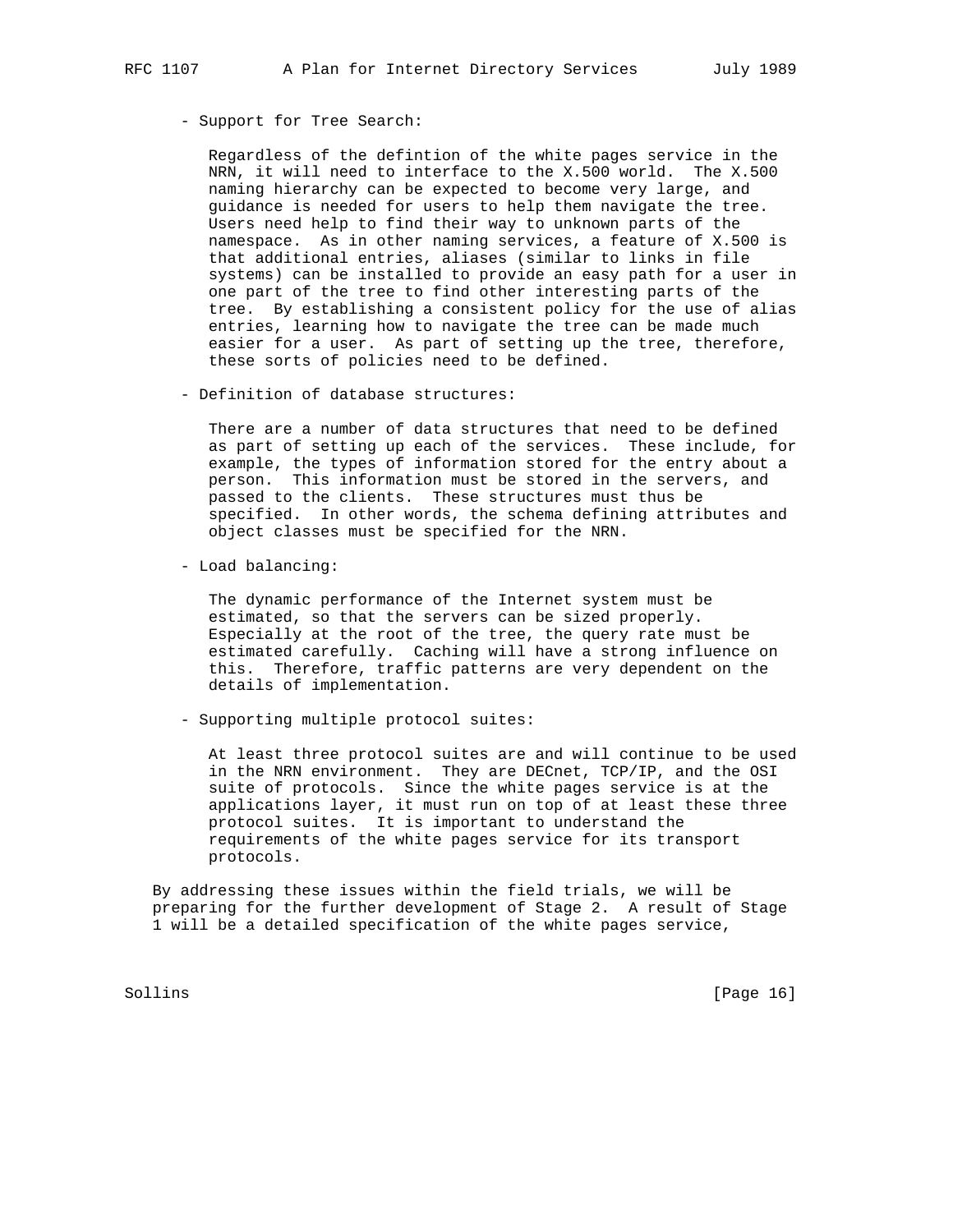possibly an extension to or modification of X.500. This should dovetail with the activities specifying the details required for implementation (known as "profiling") by the NIST Workshop for Implementors of OSI. In addition, in order to run the field trial, the information capture problem must be addressed, providing the some of the preliminary work of Stage 3.

## 4.2. Stage 2: Implementation

 If the evaluation of Stage 1 concludes that some form of X.500 is acceptable, at least one of the two X.500 implementations included in the field trials should provide the basis for a production quality implementation of X.500 for general deployment. Further work will likely be needed on the basis of the evaluations of the field trials. A production version of an implementation requires both reliable servers as well as a variety of clients to provide differing interfaces on a mixture of hardware and operating systems.

 In addition, especially because of the inclusion of Profile and DNANS, a variety of different DUAs will be explored by definition. Further investigation into the DUAs should begin in parallel with or in conjunction with the field trials. There should be distinct DUAs for both programs and humans. In addition, there probably should be human-user DUAs geared both to the naive user with simple usage patterns and the more sophisticated user who wants to perform complex queries. It is also important to design DUAs that do not require a great deal of computing power for the small machines still in use in great quantity. Much of the user community may not be able to afford expensive equipment upgrades.

 Assuming that X.500 is deemed to be the specification of the service, the field trials will address many issues not included in X.500 as of 1989. Since it is important for the NRN to support interconnectivity beyond its own bounds, it behooves us to feed what has been learned back into the standards activities. This was identified as a separate activity because of the intellectual as well as time commitment that must be made to do this effectively.

4.3. Stage 3: Deployment

 A plan is required to develop the schedule of service introduction, and to co-ordinate the deployment as it is undertaken. This includes mediating service problems, a significant task in its own right.

 The details of deployment were not discussed at the meeting, although several of the seeds of deployment lie in Stages 1 and 2. The first of these is the capture and management of information. The second is DUA development. Both of these must be included Stage 1 in order to

Sollins [Page 17]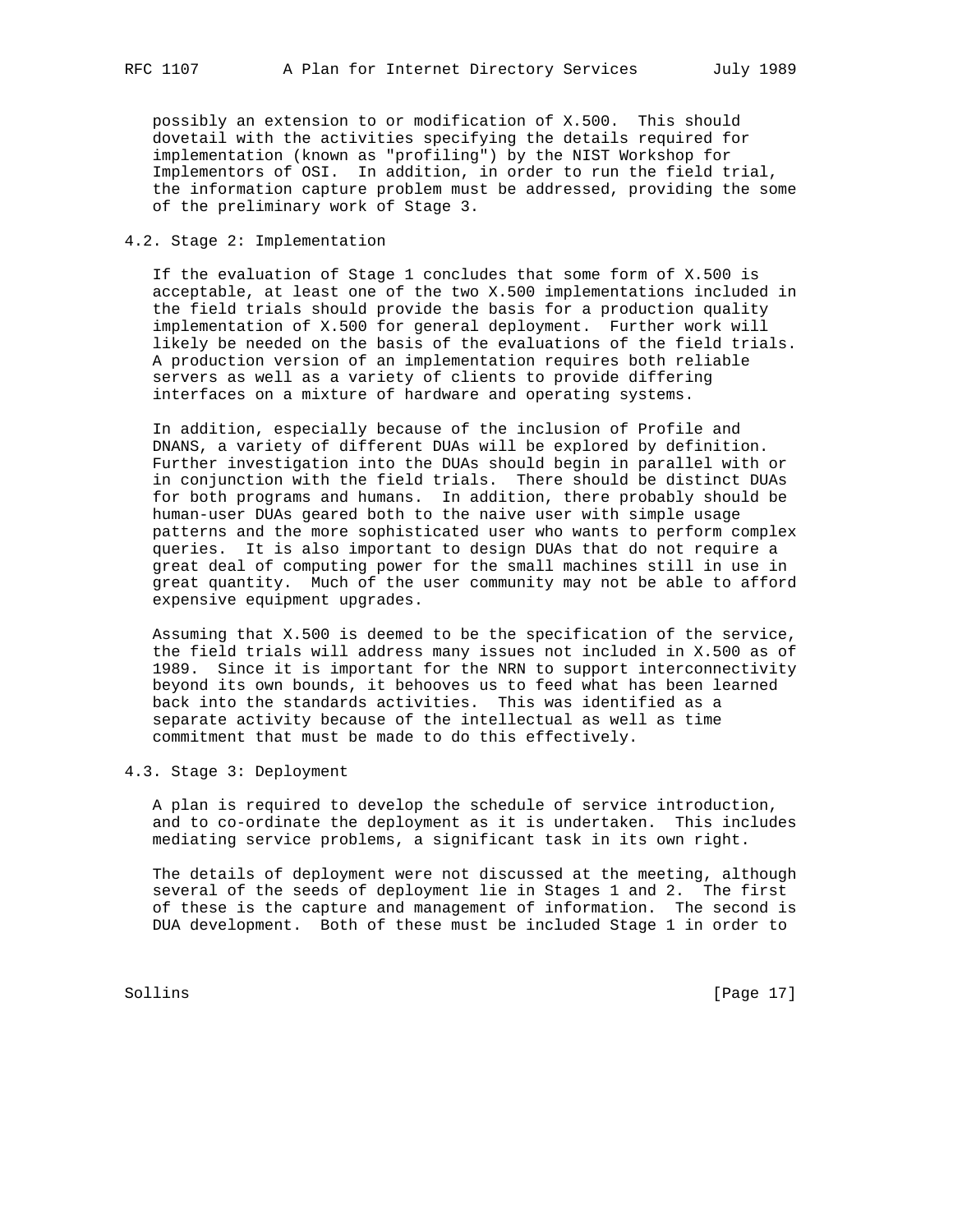support a usable environment for the trials. In addition, the information that will have been captured in Stage 1 could be printed producing a hard copy of the white pages information. That could be distributed to all scientists and engineers involved; such a project would provide an early white pages service. During the initial periods of both Stages 1 and 2, planning for deployment would also have to proceed, in order to provide a smooth transition to this third stage in the project.

5. Conclusion

 The consensus of the meeting was that following a path that included X.500 was both the correct direction and feasible, although X.500 needs further elaboration. There were several important items for further study. The first is that there are many issues left unresolved in X.500 that have been addressed in other naming services, and the NRN should take advantage of the solutions in those other services. The second is that there was some reservation about certain features of X.500, especially in the area of the imposition of a hierarchy for naming, and only limited flexibility in descriptive naming. The participants believe that is important understand whether X.500 provides enough mechanisms to work around such problems by finding a higher common ground that includes the best features of all the naming services included in the field trials. The final issue with respect to X.500 was that there was agreement that X.500 will be an accepted and utilized standard in at least part of the networked community and therefore interfacing to it will be necessary. Given that, and the other reasons for choosing X.500, the consensus was that the plan described above would bring the NRN and its community of users a useful and usable white pages service.

## References

- 1. Austein, R., "The Internet Domain Name System", Proceedings of USA Decus, Massachusetts Institute Technology/LCS, 1987.
- 2. Demers, A., D. Greene, C. Hauser, W. Irish, J. Larson, S. Shenker, H. Sturgis, D. Swinehart, and D. Terry, "Epidemic algorithms for replicated database maintenance", Proceedings of the 6th Symposium on Principles of Distributed Computing, ACM, Vancouver, B.C., Canada, pp. 12-21, August 1987.
- 3. Digital Equipment Corporation, "DNA Naming Service Functional Specification Version 1.0.1", Order number: EK-DNANS-FS-001, Digital Equipment Corporation, 1988.
- 4. International Organization for Standardization, "Information

Sollins [Page 18]